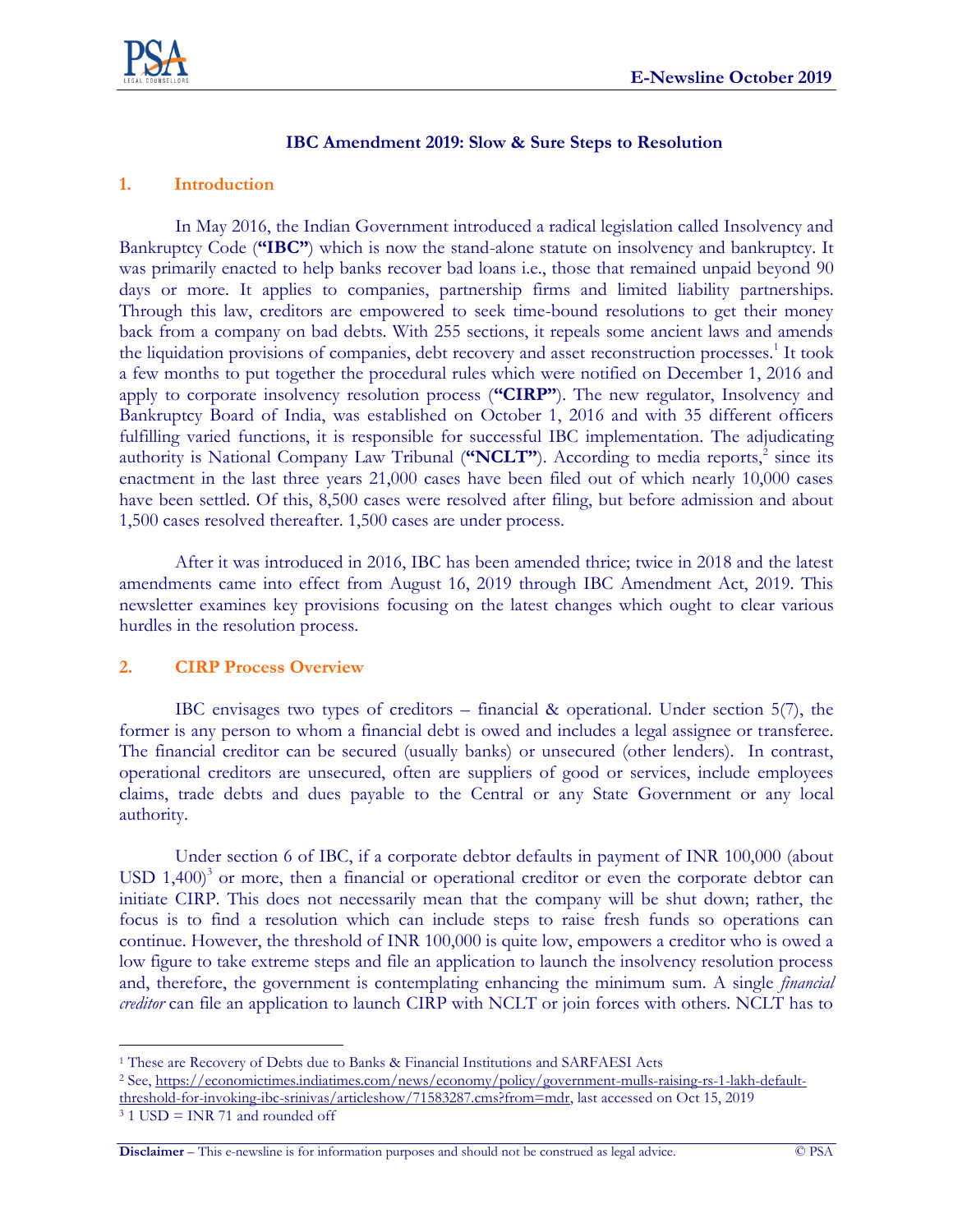

either admit or dismiss the application within 14 days. If admitted, the resolution process is initiated. The process for *operational creditors is* somewhat different. They have to issue a demand notice along with supporting invoice on the corporate debtor who, upon receipt and within 10 days, can either pay up or respond and notify the existence of a dispute. Under section 5(6), dispute must be pre-existing, in court or arbitration relating to the existence of quantum of debt, quality of goods service or breach of representation or warranty. If the company either fails to pay or neglects to notify the existence of a dispute, operational creditor can move NCLT and file an application to launch CIRP with evidence of proof of default and non-payment coupled with an affidavit affirming absence of notice regarding existence of a dispute of the claimed amount. If NCLT is satisfied that all the relevant criterion is fulfilled, it will admit the application in 14 days or reject.

Once an application is admitted, NCLT appoints an insolvency resolution professional (**"IRP"**) to take charge of the company and the moratorium period begins. The IRP is responsible for formulating the CIRP plan. Such plan must include steps to revive the company, such as raising fresh funds for operation, looking for new buyer(s) to sell the company as going concern. The outstanding debts may be satisfied if, as part of the resolution plan, someone takes over the corporate debtor and pays-off the remaining debts. If a resolution plan is not submitted or not approved by the committee of creditors<sup>4</sup> ("COC") the CIRP process is deemed to have failed. In such a case, liquidation commences and corporate debtor is liquidated.

## **3. The Timing Issue**

Section 12 of IBC provides 180 days to complete the entire resolution process, computed from the date of admission of application by NCLT. The aforesaid period of 180 days was never sacrosanct and IRP could (and did) seek extensions for an additional 90 days, which were granted provided NCLT was satisfied that the situation warranted an extension. Thus, the entire process had to be completed within 270 days. But in reality, it took much longer due to multiple factors. Usually, the NCLT took 21-30 days to determine the existence of a default before admitting or rejecting CIRP application. Additionally, presumably largely due to the backlog of pending cases CIRP could not be completed within 270 days.

Now, in civil suits where the process of Civil Procedure Code applies, courts have held that prescribed periods are directory and not mandatory. Effectively, this means courts can extend the timelines and, of course, this ability to permit innumerable extensions has been considered one of the biggest malaises of Indian dispute resolution. In the case of JK Jute Mills Co. Ltd. vs Surendra Trading Co., in May 2017 NCLAT stated time was the essence of IBC, even alluded to 270-days as being mandatory in nature. In the event the timeline is not honored, then there is a consequential cascading impact on the liquidation process, described in section 33.

# **4. The Amendments**

4.1 *Timelines:* The legislature felt it was necessary to address the concerns surrounding the possibility of multiple extensions and, accordingly, the 2019 Amendment has introduced changes whereby (a) 14 days have to be respected i.e., NCLT must admit or dismiss the CIRP application

 $\overline{a}$ <sup>4</sup> The COC comprises of financial creditors only. Operational creditors, shareholders, board and other company officials are excluded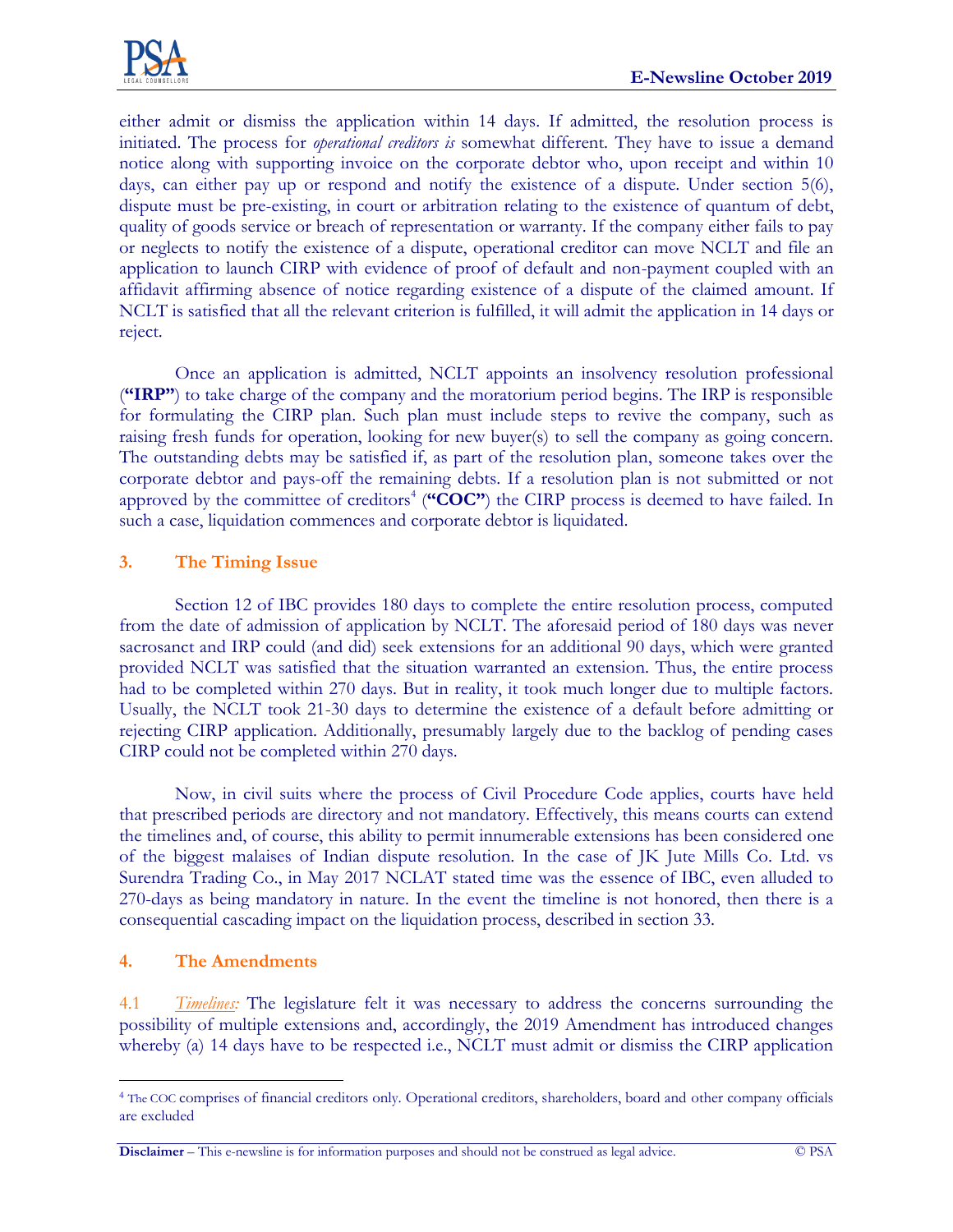

within that period, else record reasons for delay<sup>5</sup> in its own order; and (b) 270 days have been replaced by 330 days which means that the entire process cannot be extended beyond that. Clearly, the objective is to facilitate expeditious disposal. While fixing an outer time limit is laudable, there are two concerns. Firstly, the question does arise if one size fits all because there may be situations where the resolution process could take longer given the scale of debts. For instance, the situation of Jet Airways. Secondly, assuming 330 days is sufficient, then it does not factor in potential challenges to the plan which has been common in the recent past when they get mired in litigation. It would be worthwhile to draw an outer limit, including possible challenges in court so that once a plan is approved, the next step should be to implement it. Else, the prolonged periods will defeat the very purpose for which IBC was introduced.

4.2 *Restructuring:* Under the IBC, it was unclear whether resolutions could include restructuring like mergers, demergers or amalgamations. The 2019 Amendment clarifies this is possible by insertion of an explanation in section 5(26) which provides that a resolution plan may include provisions for restructuring of corporate debtor which may be carried out by way of merger, amalgamation and demerger. While it will allow options for resolution plans, there are inconsistencies between the Code and provisions of CA 2013, which is the governing law for restructuring. Firstly, CA 2013 requires special resolution of all class of creditors and shareholders for a restructuring scheme. In contrast, the IBC excludes shareholders and operational creditors from the approval process of the resolution plan. Secondly, CA 2013 states that schemes must be provided to ROC and CCI where required for their approval. But IBC makes resolution plans binding on government authorities (see next section below) without clarifying if approval is required. In view of the non-obstante provision of section 238 of IBC that it overrides other laws in case of inconsistencies, it appears that IBC will prevail unless the future brings jurisprudence to the contrary.

4.3 *Binding on Government:* Section 31(1) has been amended to clarify that the resolution plan approved by NCLT is binding on the Central or State Government or any local authority to whom statutory dues are owed by the corporate debtor. There was no such provision in IBC, as drafted originally or even in the two earlier amendments. Hopefully, this change will put an end to frivolous challenges to an approved resolution plan.

4.4 *Distribution of proceeds:* Section 53 of IBC determines the distribution manner in the event of liquidation of the corporate debtor and how the proceeds of the sale will be prioritized. In "Standard Chartered Bank Vs. Satish Kumar Gupta" i.e. Essar Steel case, financial and operational creditors were treated at par and the COC did not have a material say in deciding the distribution manner. In this case, the appellate body NCLAT had ruled that section 53 did not apply in the distribution of an approved resolution plan. A financial creditor is usually a secured one and equating them with unsecured ones caused a lot of turbulence and triggered enormous debate. In an endeavour to give the financial creditors their due, section  $30(2)(b)^6$  has been amended. It now provides that a resolution plan must ensure that (a) the operational creditors receive the higher of, at least, the liquidation value of their debt or the figure they would have received if the amount distributed under the resolution plan was done pursuant to the sequential order of priority described in section 53; (b) the dissenting financial creditors also receive the amount they would have received if the distribution under the resolution plan followed the prescribed waterfall

 $\overline{a}$ 

<sup>5</sup> This has now been added by means of a proviso in section 7(4)

<sup>6</sup> Section 30 deals with the resolution plan

**Disclaimer** – This e-newsline is for information purposes and should not be construed as legal advice. © PSA